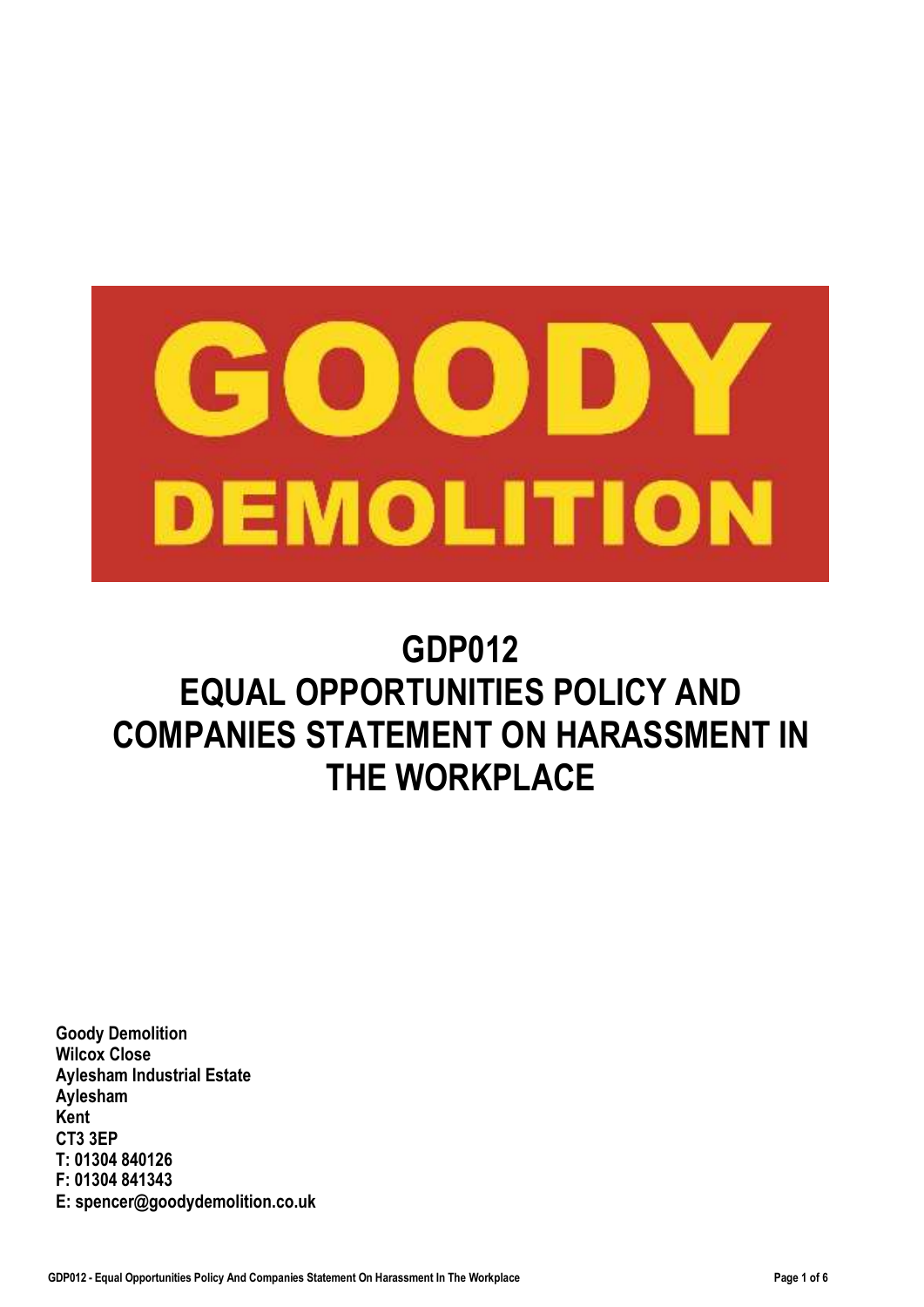## **EQUAL OPPORTUNITIES POLICY AND COMPANIES STATEMENT ON HARASSMENT IN THE WORKPLACE**

**Reviewed:** 20-05-2020

## **Date of next review:** 20-05-2021

## **Version:** 2

| <b>Issue Number:</b> | Date:                        | <b>Comments:</b>       |
|----------------------|------------------------------|------------------------|
| 001                  | 3 <sup>rd</sup> January 2019 | <b>First Issue</b>     |
| 002                  | 20th May 2019                | Addition of change log |
|                      |                              |                        |

This company operatives an equal opportunity policy, we do not discriminate against the following protected characteristics;

- Age
- **Disability**
- Gender reassignment
- Marriage and civil partnership
- Pregnancy, maternity and paternity
- Race
- Religion and belief
- Gender
- Sexual orientation

There are limitations to the employment of physically and mentally disabled persons, due to the nature of our work, with regard to safety and manual aspects of our external operations. This does not extend to those suffering from mild conditions such as heart problems and diabetes, provided that they are controlled conditions.

This statement has been upgraded to comply with current legislation;

- The Equal Pay Act 1970 (Amendment) Regulations 2003,
- The Race Relations Act 1976 (Amendment) Regulations 2003,
- Sex Discrimination Act 1975 Amended 1986,
- Disability Discriminatory Act 1995 & 2005,
- Human Rights Act 1998,
- Civil Partnership Act 2004
- Equality Act 2010.

To uphold our policy, the company will undertake the following:

## **Recruitment**

- $\checkmark$  Guarantee that job titles are not gender or age biased and are accurate.
- $\checkmark$  Avoid unnecessary job criteria in personnel specifications when recruiting new employees.
- $\checkmark$  Verify that job requirements are really necessary to do the job and are not reflections of traditional practices that may be operating to the disadvantage of genders, minorities, the mildly disabled or older people.
- $\checkmark$  Safeguard against gender/race stereotyping, especially in illustrations, advertisements and company literature.
- $\checkmark$  Ensure that recruitment methods used are fair to all potential applicants and do not effectively screen out minorities or members of one gender.
- $\checkmark$  As a general rule, not use age as a primary discriminator in recruitment and selection.
- $\checkmark$  Ensure that only trained or experienced interviewers conduct preliminary selection interviews.
- $\checkmark$  Ensure that interviewers avoid questions that could be construed as discriminatory.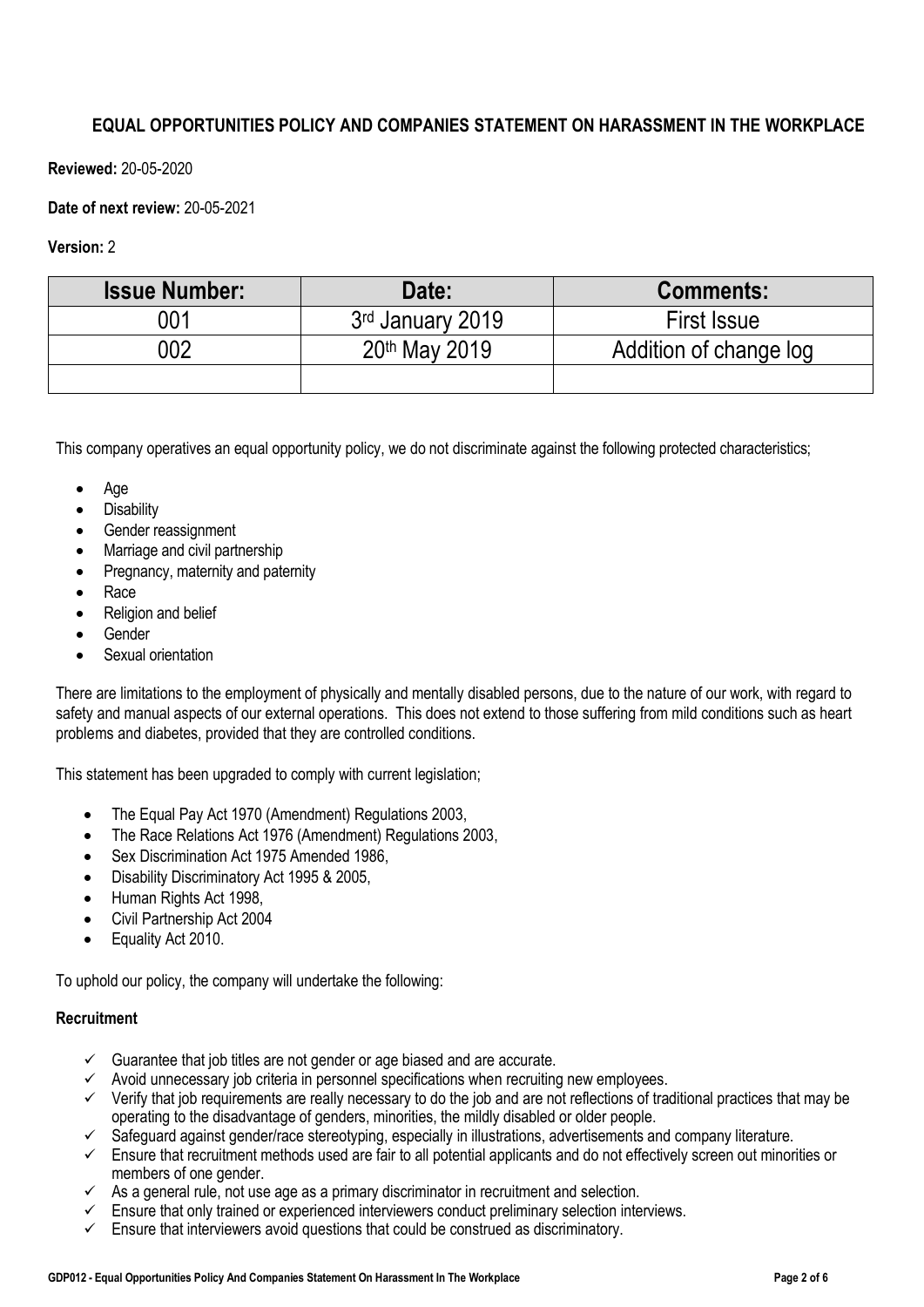- $\checkmark$  It is unlawful to request information on the candidate's health prior to offering a position, unless it is essential to the position.
- $\checkmark$  Maintain interview notes and records of all applicants.
- $\checkmark$  The successful applicant to provide the appropriate document(s) before you make them an unconditional job offer

Once the worker has presented the necessary document(s), you must:

- $\checkmark$  Satisfy ourselves that the document(s) are valid and genuine, and have not been tampered with
- $\checkmark$  Check that any photographs and birth dates on the documents match the applicant's appearance
- $\checkmark$  Check information in the job application against the documents to ensure the details match up
- $\checkmark$  Check that the document(s) allow the worker to do the work on offer

## **Training and Promotion**

- $\checkmark$  Ensure that all staff and minorities regardless of their gender are being trained and developed along with other employees and have the same opportunities for progression within the Company.
- $\checkmark$  As a general rule, not use age as a primary discriminator in training and promotion decisions.
- $\checkmark$  Examine selection criteria for training and promotion opportunities to ensure they do not indirectly discriminate.
- $\checkmark$  Monitor the progress of all trainees against the equal opportunities policy and its requirements.
- $\checkmark$  Ensure that equal standards are being operated when undertaking performance reviews and assessments.
- $\checkmark$  Where appropriate encourage all staff and minorities, regardless of their gender, to put themselves forward for training and promotion.

## **Victimisation and Harassment**

- $\checkmark$  Investigate all complaints of discrimination and harassment thoroughly however minor they may be considered at first sight.
- $\checkmark$  Take disciplinary action against any employee found to have discriminated against another employee on the grounds of Age, Disability, Gender reassignment, Marriage and civil partnership, Pregnancy and maternity, Race, Religion and belief, gender and Sexual orientation
- $\checkmark$  Take disciplinary action against any employee found to have harassed another employee on the grounds of Age, Disability, Gender reassignment, Marriage and civil partnership, Pregnancy and maternity, Race, Religion and belief, gender and Sexual orientation.

## **Publication & Responsibility of This Policy**

- $\checkmark$  The managing director responsible for personnel will have overall responsibility for implantation and monitoring of the policy.
- $\checkmark$  Managers are responsible for ensuring that equal opportunities are promoted within their departments.
- $\checkmark$  Each manager or supervisor must ensure that all employees are aware of their responsibility not to discriminate and every employee has an obligation not to practice discrimination in carrying out their duties.
- $\checkmark$  Information will be disseminated to ensure that the requirements of the policy are complied with.
- $\checkmark$  Ensure that all employees, especially new employees and those in positions of authority are made aware of this Policy.

## **Monitoring & Review**

 The provisions of this policy will be monitored and reviewed at regular intervals, and positive action will be taken to remedy any defects.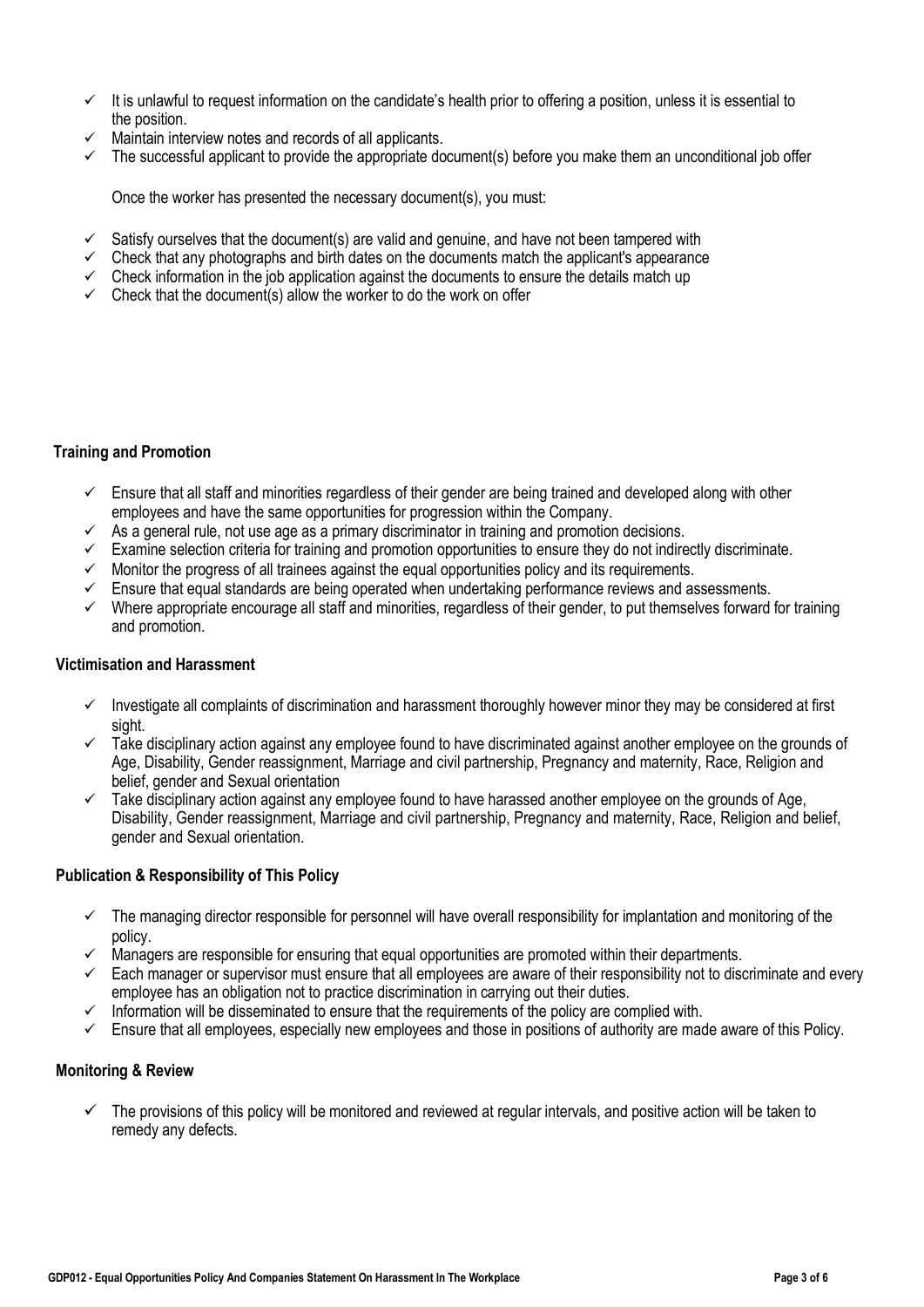## **STATEMENT ON HARASSMENT**

## **Grounds of Harassment**

Much discussion of harassment has concentrated on sexual nature, defined in the EC Code as "unwanted conduct of a sexual nature, or other conduct based on sex, affecting the dignity of women and men at work".

This can include unwelcome physical, verbal or non-verbal conduct. It commonly refers to unwelcome advances or requests for sexual favours, often linked to promises or threats about employment prospects. Employees will be able to report any behaviour which they deem offensive even if it is not directed at them, and the complainant does not to possess the relevant characteristic **themselves** 

Whilst sexual harassment is a significant workplace problem, it is one of many types of harassment at work. People can be subject to harassment on a wide variety of grounds including:

- $\checkmark$  Their gender or sexual orientation
- $\checkmark$  Their gender reassignment
- $\checkmark$  Their race, ethnic origin, nationality or skin colour
- $\checkmark$  Their disabilities, sensory impairments or learning difficulties
- $\checkmark$  Their age or youth
- $\checkmark$  Their willingness to challenge harassment, leading to victimisation
- $\checkmark$  Their real or suspected infection with AIDS/HIV

This list is not exhaustive. Anyone who is perceived as different, or who is in a minority, or who lacks organisational power, runs the risk of being harassed. Thus, health, physical characteristics, personal beliefs and numerous other factors may lead to harassment, and this can occur between people of the same gender or the opposite gender.

## **Forms of Harassment**

Harassment may also take many forms. It can range from extreme forms such as violence and bullying, to less obvious actions like ignoring someone at work. Whatever the form of harassment, it will be unwanted behaviour which is unwelcome and unpleasant. Forms of harassment may include:

- $\checkmark$  Physical contact ranging from touching to serious assault
- $\checkmark$  Visual display of posters, graffiti, obscene gestures, flags, bunting and emblems
- $\checkmark$  Bullying ranging from pressure for sexual favours to pressure to participate in political/religious groups
- $\checkmark$  Intrusion by pestering, spying and following.
- $\checkmark$  Verbal and written harassment through jokes, offensive language, gossip and slander, sectarian songs, and letters
- $\checkmark$  Isolation or non-co-operation at work, exclusion from social activities.

Harassment exacts a high price from employees and employers alike. Employees can be subject to fear, stress and anxiety, which may put great strains on personal and family life. It can lead to illness, increased absenteeism, and an apparent lack of commitment, poor performance and even resignation. All these have a direct impact on organisational effectiveness.

## **Third party harassment**

Within the context of some of the discrimination legislation employers may be liable if they unreasonably fail to protect employees from third party harassment, for example by clients or customers.

The employer is only liable if they knew that the woman or man has been subject to such harassment in the course of their employment on at least two other occasions by a third party. It is immaterial whether the third party is the same or a different person on each occasion.

## **Policy Statement**

This Company will not tolerate any form of harassment amongst employees. If any employee is found guilty of harassing another, disciplinary action will be taken which could lead to dismissal. In cases of serious harassment, criminal action may be taken against the perpetrator. It is the duty of all Supervisors and Managers to uphold this policy and to report any known actions of harassment to a Director immediately. All employees are responsible for their own behaviour under the policy and to discourage any form of harassment.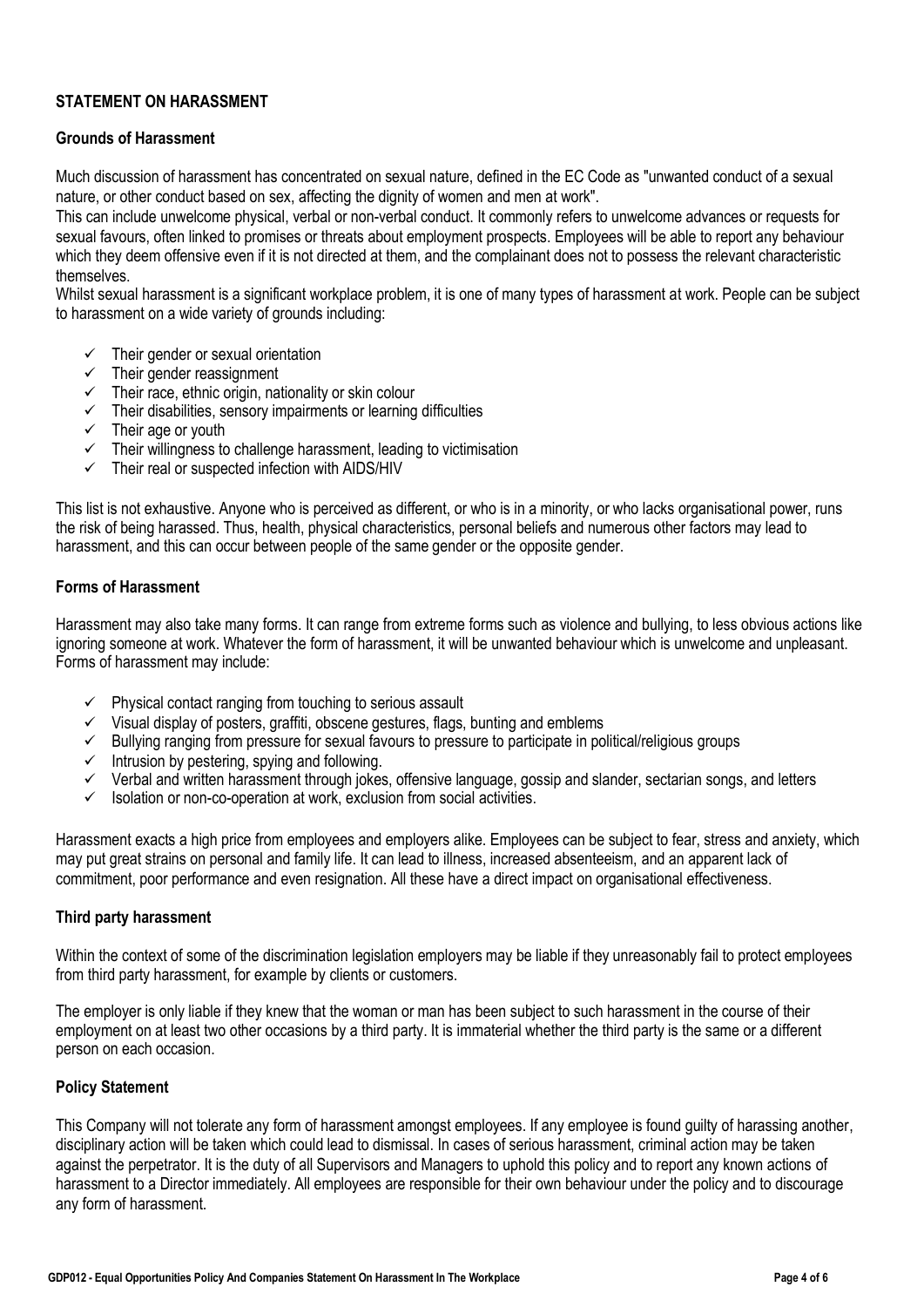## **Making Complaints of Harassment**

Any employee who considers they have been harassed should make their complaint to a senior member of management. Any complaint will be treated in confidence and if preferred, may be raised on behalf of the complainant by a colleague. However, if formal action is to be taken against the perpetrator it will be necessary for a senior member of management to speak to the complainant directly in order to ensure that the facts are correct.

## **Dealing with Complaints**

When a complaint has been made it will be investigated by a Director and investigated thoroughly as quickly as possible. The rights of the alleged perpetrator as well as those of the complainant will be protected. All parties will have the right to be represented and accompanied at any investigation meetings. Confidentiality will be upheld throughout all investigations to protect all concerned. A Director will be responsible for deciding what action should be taken against any employee found guilty of harassment and what measures to put in place to safeguard others in the future